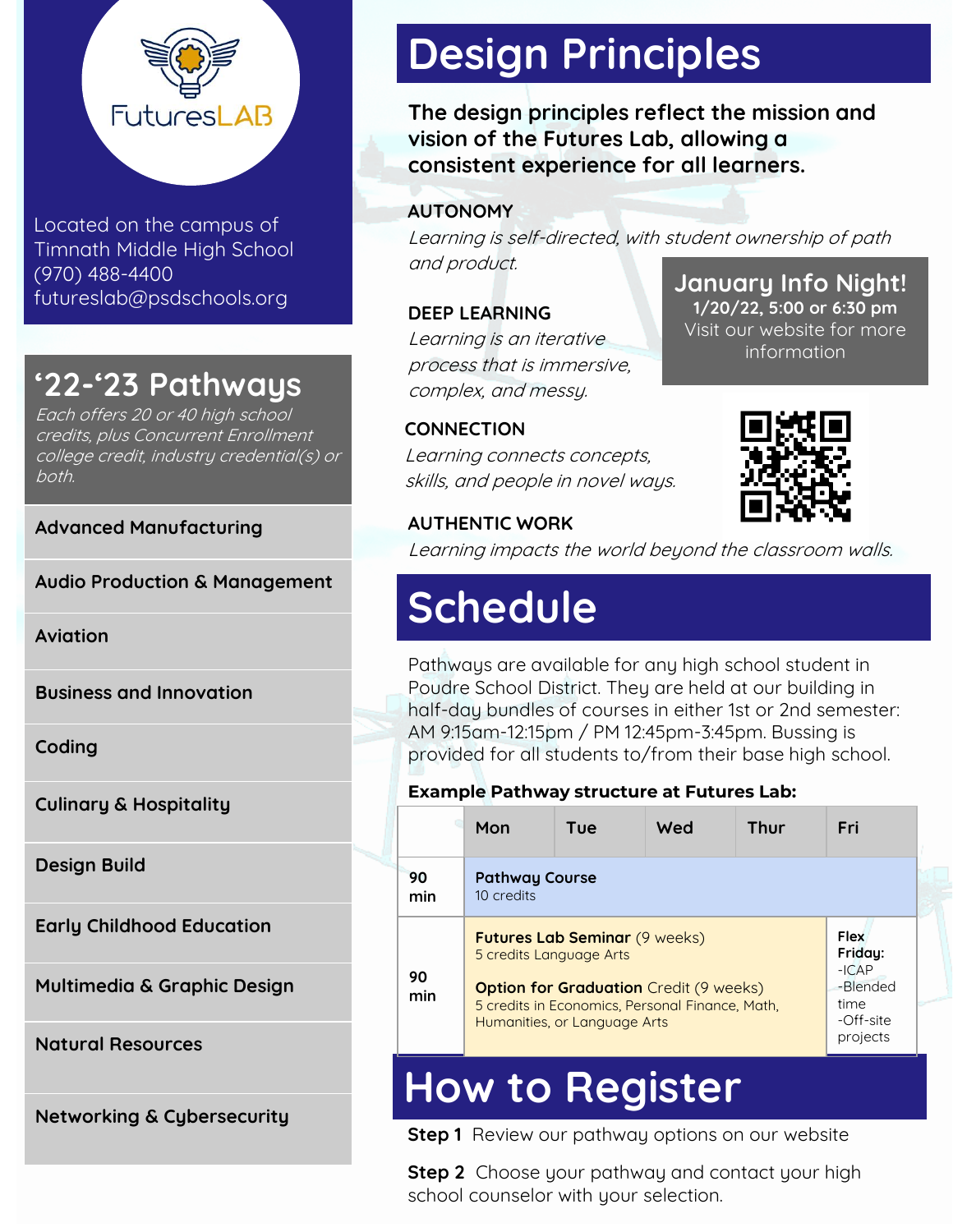

### **2022-2023 Pathway Options**

Visit [fut.psdschools.org](http://fut.psdschools.org) for detailed individual course descriptions and updated information. All pathways are half-day.



## **Advanced Manufacturing**

Prepare for a high-needs industry with this unique opportunity to learn knowledge and skills using state of the art equipment.

The Advanced Manufacturing Pathway will develop learners' specialized skills and enable them to enter an industry in need of talented individuals. Learners will foster the knowledge and skills for proper application of principles of manufacturing through hands-on learning with cutting-edge industry equipment. Local industry partners are excited to work alongside learners in this pathway to provide authentic and relevant experiences.



## **Audio Production & Management**

### **Up to 40 credits available**

Interested in audio engineering, podcast production, or sound mixing? Come join a community of audio enthusiasts and take a deep dive into the inner workings of the audio industry.

Learners in the Audio Production and Management Pathway will develop technical skills with an emphasis on production. Learners will be able to explore potential audio production careers such as audio for radio and television broadcasting, audio for video and film, audio for animation and game design, music production and live sound, and additional entrepreneurial opportunities and skill sets.



### **Aviation**

### **Up to 40 credits available**

Come fly with us! Aviation is a growing industry with huge workforce needs over the next decade. Learners with interest in professional piloting, air traffic control, unmanned aerial systems, or aeronautics can start growing their skills to get a step ahead in the field.

Learners in the Aviation Pathway will earn their FAA Part 107 UAS Commercial Certification. This will allow learners to immediately enter the growing drone field through opportunities in research, mapping, and videography. Learners will operate, maintain, and design unmanned aerial vehicles developing both engineering and flight skills.



### **Business & Innovation**

### **Up to 40 credits available**

Apple, Amazon, Disney, and Microsoft all started with a wild idea in their founder's garage. Come develop, validate, incubate, and accelerate your wild ideas in the Business and Innovation Pathway.

Learners in this zero-barrier pathway will develop an entrepreneurial mindset in this start-up style hub for innovation. Young entrepreneurs will partner will local businesses and community mentors, work in high-performing teams, and learn the ins and outs of project management. Learners will foster the courage to take on the unexpected and to ultimately develop businesses for a better world.

#### Icons courtesy of Freepik & Becris from flaticon.com

### Up to 20 credits available *Advanced Manufacturing:*

- 2416ACEFRHS Introduction to Manufacturing A, 5 cr Elective
- 2414CEFRHS Introduction to Machine Shop, 5 cr Electives

Futures Lab Seminar, 5 cr Lang Arts

### **Concurrent Enrollment/Certification:**

-6 credits Front Range Community College

### **Audio Production Semester 1:**

- 2420 Foundations of Design, Multimedia Arts, & Digital Communications, 5 cr Fine & Applied Arts

- 2421 Principles of Audio, 5 cr Fine & Applied Arts
- Futures Lab Seminar, 5 cr Lang Arts

### **Audio Production Semester 2:**

- 2419A Digital Audio Technology A, 5 cr Fine & Applied Arts
- 2419B Digital Audio Technology B, 5 cr Fine & Applied Arts

**Concurrent Enrollment/Certification:** -Ableton

#### **Aviation Semester 1:**

- 2014 Intro to Aviation & Aerospace, 5 cr Elective
- 2423CEAIMS UAS Flight Training, 5 cr Fine & Applied Arts
- 2410 Futures Lab Seminar, 5 cr Lang Arts
- **Aviation Semester 2:**
- 24\*\* Aviation of UAS Drone Technology B - 24\*\* Special Industrial Applications of Drone
- Technology, 5 cr Elective

### **Concurrent Enrollment/Certification:**

- -3 credits Aims Community College
- FAA107 UAS license

### **Business Incubator:**

- 2424A Business Incubator, 5 cr Electives
- 2424B Business Incubator, 5 cr Electives
- 2410 Futures Lab Seminar, 5 cr Lang Arts

#### **Innovator's Studio:**

- 2435 Innovator's Studio 1, 5 cr Fine & Applied Arts
- 2436 Innovator's Studio 2, 5 cr Fine & Applied Arts
- 2429 Design Thinking, 5 cr Language Arts
- 2439 Creativity & Innovation, 5 cr Humanities

### **Industry Certification:**

- Entrepreneurship & Small Business through **Certiport**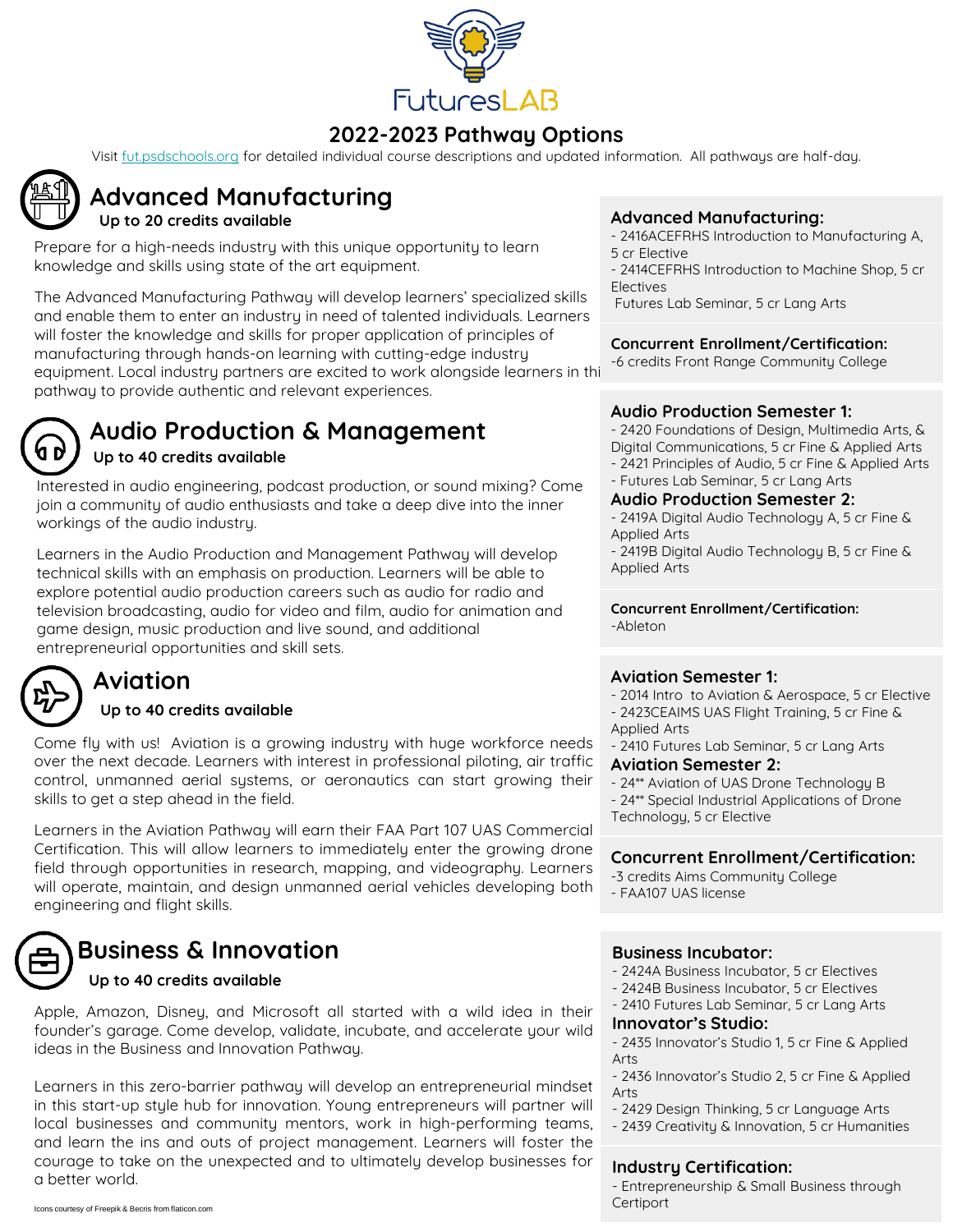

Everyone can code. No experience required. Learners in our coding pathway develop the technical and professional skills to create mobile apps to share with the world.

This pathway places learners in an authentic workplace environment where they will develop and apply problem-solving, collaboration, and communication skills and understand industry best practices, like paired programming, the agile development cycle, and rapid iteration. Young developers in this pathway build their app portfolios, analyze errors in their code, and adjust to solve problems.

After building their baseline of proficiency in Swift, learners have the opportunity to further refine their development and entrepreneurial skills by forming development teams and building apps for actual customers.



## **Culinary & Hospitality**

### **Up to 40 credits available**

Join us to delve into the relationship between a guest and a host, a connoisseur and a chef, and a tourist and a guide through the Culinary and Hospitality Pathway.

In this pathway, learners will experience how to manage, market, and operate a variety of aspects within the hospitality industry. Learners will have engaging, unique opportunities to advance their culinary skills and will deepen their understanding of the connections between business operations and human experience.

Students interested in taking this pathway for the entire year will have the opportunity for Work-Based Learning credit and will help operate a real catering business.

## **Design/Build**

### **Up to 40 credits available**

Ever wonder how cities are planned, parks and communities are designed, and buildings are built? Explore the wonders of the natural world and built environment in the Design Build pathway at Futures Lab. Learners will focus on the fundamentals of design theory, architectural hand-drafting skills, and proper safety precautions. After learning how to conceptualize and design small buildings and parks, they'll research how to build them! Students will take field trips to construction sites and design firm studios to help inform their own builds.

Students continuing into the second semester of this pathway will focus on the skills necessary to create a functioning and safe structure. They'll learn the principles of electrical, plumbing, and HVAC systems necessary in the world of construction and craft skills.



### **Early Childhood Education 40 credits | Grades 11-12**

Successful educators are lifelong learners. In this pathway, you will learn the fundamentals of early childhood education and will earn 12 college credits towards a degree in Education. Important outcomes for this pathway will include a strong understanding of a growth mindset, conversational diplomacy, professional collaboration, creating inclusive classrooms, and brain development.

- 2425A MobileMakers A, 5 cr Math & Computer Science

- 2425B MobileMakers B, 5 cr Math & Computer Science

- 2410 Futures Lab Seminar, 5 cr Lang Arts

#### **Coding Semester 2:**

- 2426A MobileMakers Studio A, 5 cr Fine & Applied Arts

- 2426A MobileMakers Studio A, 5 cr Fine & Applied Arts

### **Industry Certification:**

- App Development via Swift

#### **Culinary & Hospitality Semester 1:**

- 2427A ProStart 1A, 5 cr Fine & Applied Arts

- 2427B ProStart1B, 5 cr Fine & Applied Arts
- 2410 Futures Lab Seminar, 5 cr Lang Arts

#### **Culinary & Hospitality Semester 2:**

- 2428A ProStart 2A, 5 cr Fine & Applied Arts

- 2428B ProStart 2B, 5 cr Fine & Applied Arts

- 9220 Work-Based Learning: Culinary & **Hospitality** 

#### **Industry Certification:**

- ServSafe Food Manager & Food Handler

- ProStart 1 & ProStart 2 through the National Restaurant Association

### **Design/Build Semester 1:**

- 2413A Introduction to Drafting & Design Concepts A, 5 cr Fine & Applied Arts

- 2456 Futures Lab Principles of Construction, 5 cr Electives

- 2410 Futures Lab Seminar, 5 cr Lang Arts

#### **Design/Build Semester 2:**

- 2457 Futures Lab Construction Technology, 5 cr Fine & Applied Arts

- 24\*\* Mechanical, Electrical, & Plumbing Systems,

### **Industry Certification:**

- OSHA 10 safety certificate

### **ECE - Yearlong:**

- 7497CEUNHS Intro to Early Childhood Education,

- 5 cr Lang Arts, 3 UNC credits
- 7918CEUNHS Guidance Strategies for Children, 5 cr Elective, 3 UNC credits
- 2450CEUNHS Nutrition, Health, & Safety for
- Educators, 5 cr Wellness, 3 UNC credits
- 9677CEUNHS Culturally Diverse Literature for
- Children, 5 cr Lang Arts, 3 UNC credits
- 2451 Professional Collaboration & Project
- Management, 10 c Elective
- 4034 Work-Based Learning: Education
- Futures Lab Seminar, 5 cr Lang Arts

#### **Concurrent Enrollment/Certification:**

- 12 credits University of Northern Colorado